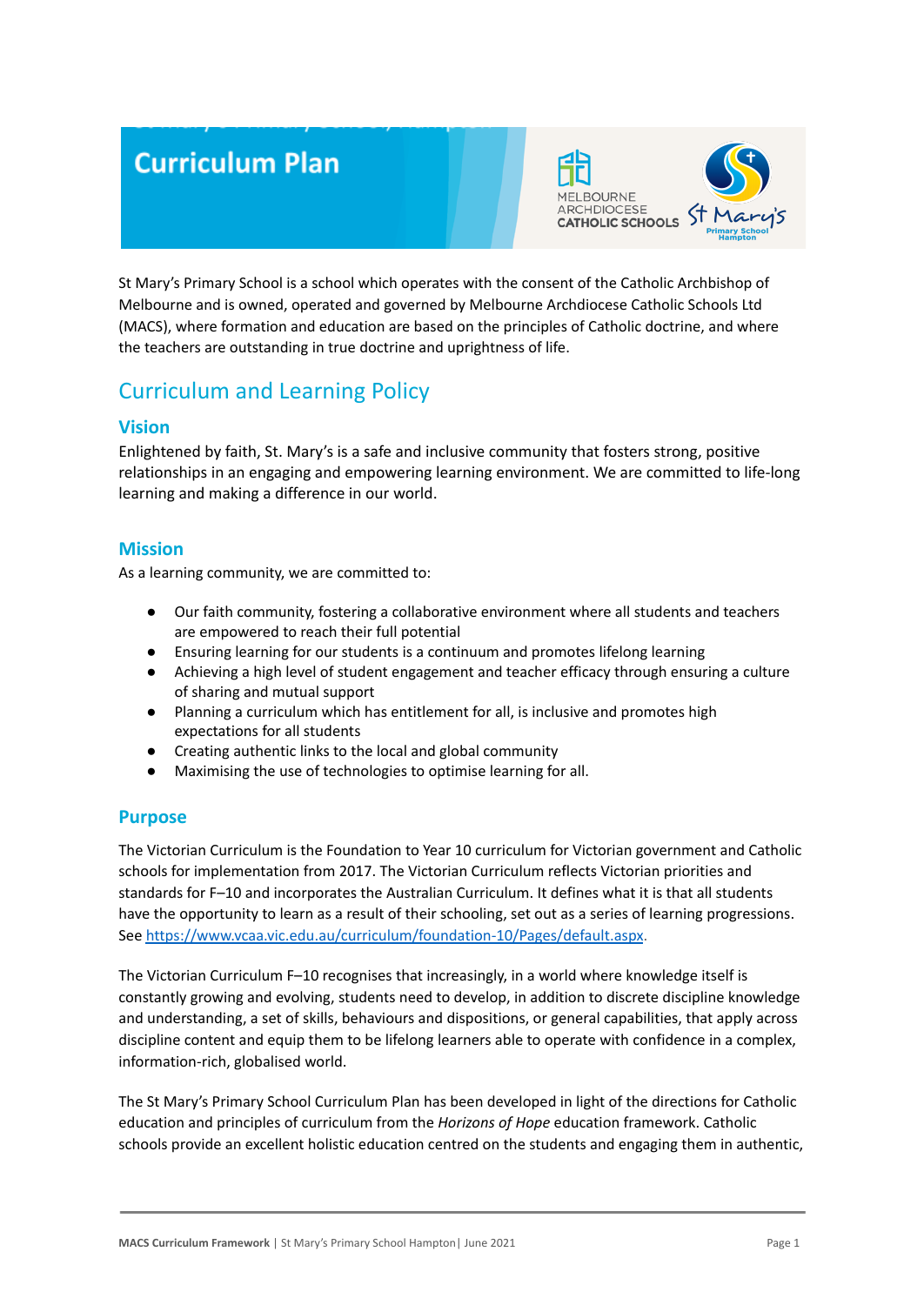purposeful learning; and incorporating the philosophy of the Victorian Curriculum F–10 and the Religious Education Curriculum Framework.

The curriculum is a statement of the purpose of schooling and defines what it is that all students have the opportunity to learn as a result of their schooling.

# **Principles**

At St Mary's Primary School:

- We have high expectations and believe that children can learn and achieve growth
- We use high quality, evidence based teaching strategies to engage students and to personalise learning for students
- We have a shared commitment to continual improvement and the development of our pedagogical knowledge and skills through ongoing professional learning, dialogue and the sharing of best practice
- We use data as part of ongoing teaching and learning cycles, to identify "next step" learning for every student, to monitor improvement and growth over time
- We value and engage in conversations around value-adding, target setting, growth and improvement
- We are committed to consistently evaluate, review and reset our practices
- We provide supportive and productive learning environments that promote student voice and agency, and real-world contexts for learning
- We engage with parents as partners to best support student learning needs.

# **Scope**

Our school curriculum defines what it is that all students have the opportunity to learn as a result of their schooling at St Mary's Primary School.

At St Mary's Primary School, curriculum is enriched by the values, beliefs, perspectives and experiences of each member of the learning community when they engage actively with Catholic understandings of the human person. This orientation towards the person means that the process of curriculum design is shared with students, creating within them a sense of ownership and self-efficacy as learners. Our learning community fosters the conditions for students to have a voice in the design process, allowing them to make decisions about what they need to know and when.

# Implementation

St Mary's Primary School will implement the curriculum through a two-year curriculum cycle and through short, medium and long term teaching and learning cycles, where Learning Intentions, Success Criteria and Feedback is explicit and High Impact Teaching Strategies are utilised:

The curriculum is designed and delivered from whole-school to level planning in Professional learning Teams to individual teacher plans. These are created in a collaborative and supported environment. This ensures that a guaranteed and viable curriculum is driving student learning and lifting student outcomes.

#### **Teaching and Learning Cycles**

Teachers at St Mary's work collaboratively to implement ongoing teaching and learning cycles. Cycles can be long term (a term), medium term (4-5 weeks) and short term (1-2 weeks) teaching and learning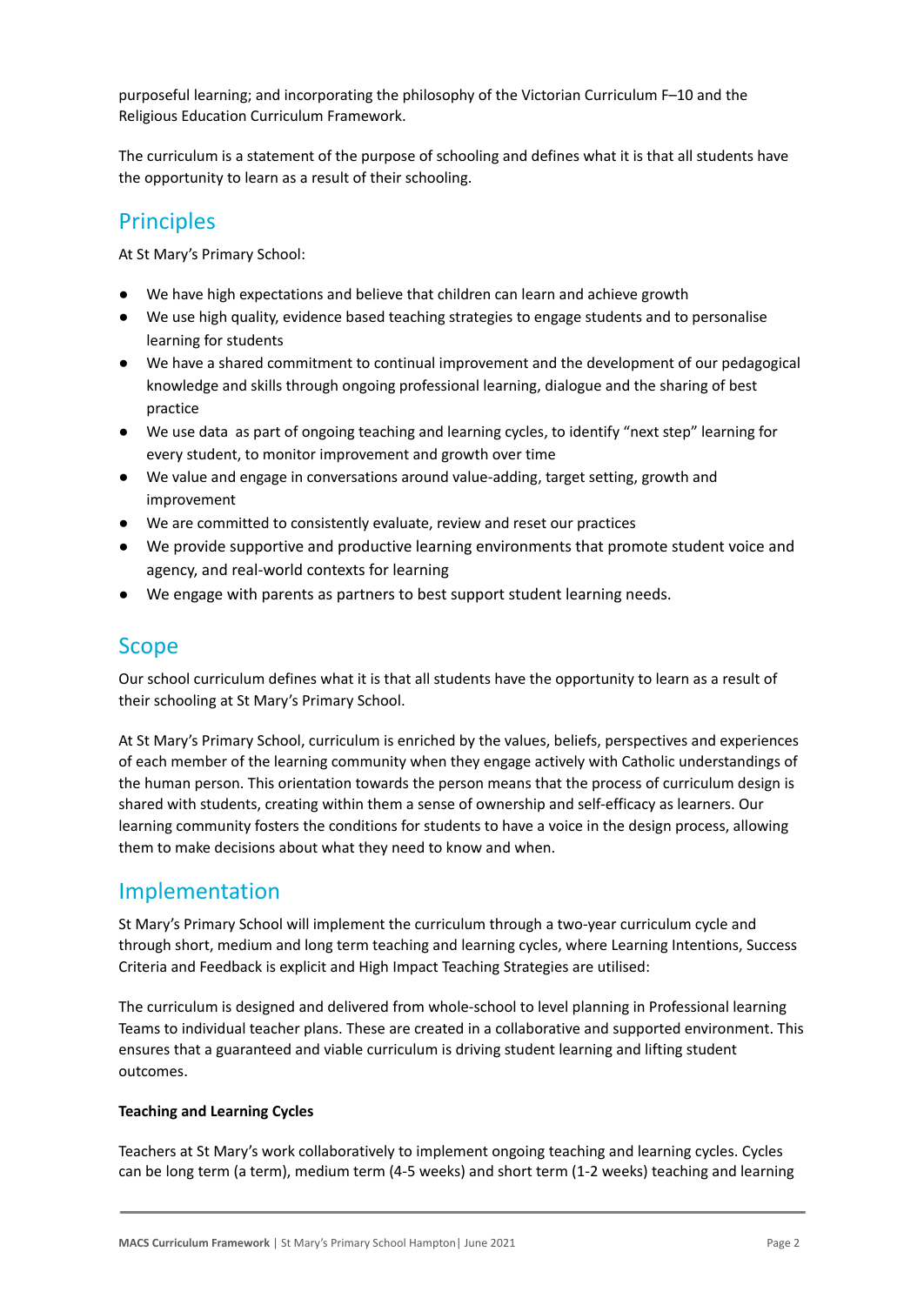cycles:

- 1. Evaluate & Diagnose- (observe and analyse all data sources and identify trends)
- 2. Prioritise & Set Goals- (set major and minor focus areas and set targets to achieve in certain times)
- 3. Develop & Plan- (use data analysis from pre and post testing to set priorities for the co-teachers and teachers)
- 4. Implement & Monitor- (ensure equity for all through teachers, co-teachers, monitor student progress and provide the Learning Diversity Team with information on students of concern).



#### **Step 1- Define: Setting the Direction**

Using timely formative assessment, consider:

- What can we see/notice?
- What groups of students are not making the levels of growth or progress that we would expect?
- Which students need extending?
- Which students require learning adjustments?
- What small targets could we set?
- What could be addressed in rehearsal/whole class time and what is more specific to explicit teaching groups?

#### **Step 2- Understanding: The Learner and Our Practice**

Consider the following:

- Why hasn't this student/these students achieved as expected?
- Why are they at risk?
- What is currently in place? What might these students need more of? What might these students need less of?
- Where are the opportunities to make quick, but high-impact changes to practice? (HITS)
- What research-based or practice-based evidence supports these suggested changes?

#### **Step 3- Design: The Learning through Planning and Target Setting**

Consider the following: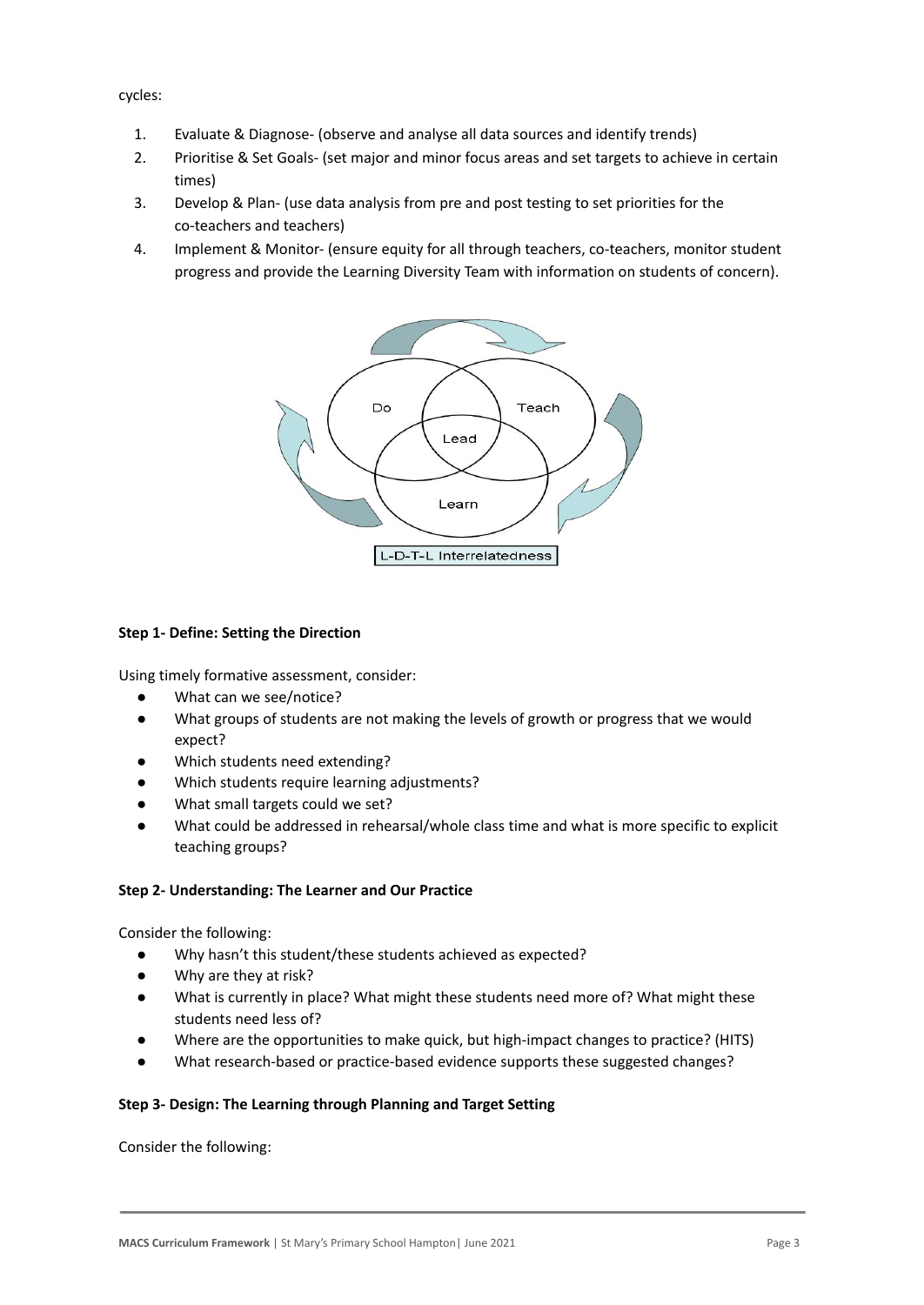- What high-impact changes can we make to the design of learning in order to see an improvement in student engagement and progression?
- How is the environment set up so that everyone is successful?
- What evidence based strategy/HITS can we use to improve growth and progress?
- What will the classroom look like? When will it be happening? Who will be involved?
- What evidence will you collect? How will you collect it? How will you be able to demonstrate whether growth has occurred? (Evidence of student learning growth; Evidence about student engagement and experience of learning)

#### **Step 4- Evaluation: Feedback, Review & Reset**

Consider the following:

- Did our students achieve set targets and are our practices working?
- What feedback strategies did I use? How am I providing evidence of this?
- What now, where next?
- What did we learn about the effectiveness of our teaching strategies?
- How can we continue to monitor and track the students?

#### **Learning Intentions, Success Criteria and Feedback**

#### Learning Intentions

Transparent learning intentions describe explicitly to students what they need to learn and be able to do.

Effective learning intentions at St Mary's are:

- Short term (for a lesson or part of a lesson), or long term (over a series of lessons or a unit of work)
- Concise and presented in student-friendly language
- Inclusives for all students, recognising that not all student will be starting at the same entry point
- Able to make clear to students the level of achievement they need to attain, where to invest their thinking and where they are positioned along a trajectory of learning.

Each lesson or unit commences with teachers articulating the learning intention. Long term learning intentions are clearly displayed in the classroom. Short term learning intentions are written or clearly articulated at the commencement of a lesson (including in small focus groups). Each lesson or unit concludes by referring to the learning intention and helping students understand how much closer they are to achieving it.

#### Success Criteria

Success criteria are used to help students gain knowledge of what the end point looks like, helping students to answer, "How do we know when we've arrived?", and "How will success be judged?". Students should be actively involved in devising success criteria. Success criteria help students see a pathway to attaining the learning intention. They include strategies for understanding the learning intention or plans for attaining the learning intention. Success criteria can be presented in a number of ways, including: through checklists, rubrics and 'Bump it Up' walls.

#### Feedback

Timely, ongoing feedback is provided to students on how they have performed against success criteria in working towards the achievement of learning intentions. Feedback can involve teacher-to-student,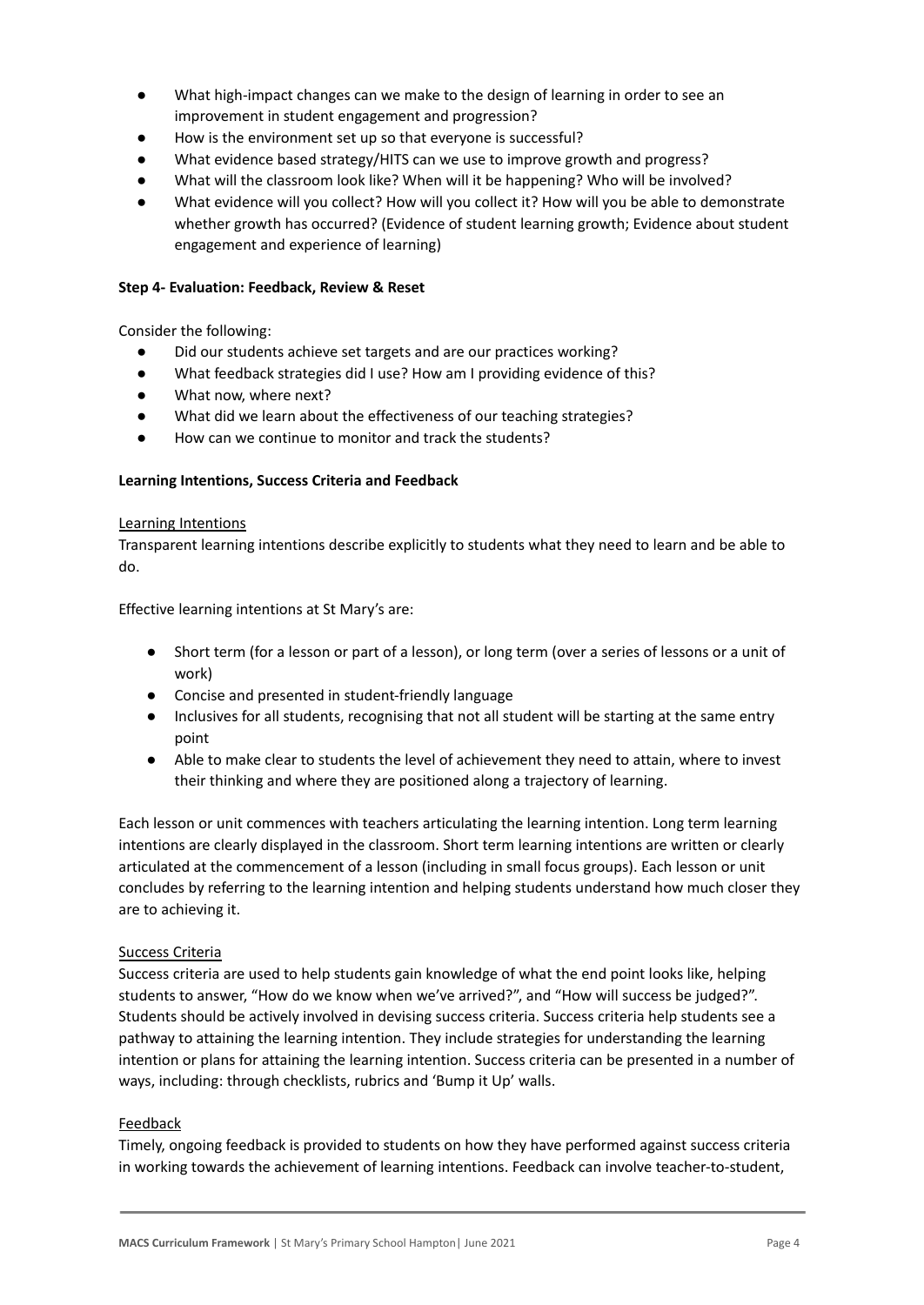student-to-student or student-to-teacher feedback. Students use Seesaw to provide feedback to parents about their learning goals and achievement against learning intentions and success criteria.

#### **HIgh Impact Teaching Strategies (HITS)**

HITS are 10 instructional practices that reliably increase student learning wherever they are applied. They emerge from the findings of tens of thousands of studies of what has worked in classrooms across Australia and the world. International experts such as John Hattie and Robert Marzano have synthesised these studies and ranked hundreds of teaching strategies by the contribution they make to student learning. The HITS sit at the top of these rankings.

For any concept or skill that students need to learn, using a HITS to teach it increases the chances that students will learn it, compared to using other strategies. Knowing their students and how they learn, teachers are well-placed to judge whether a HITS or another strategy is the best choice to teach that concept or skill.

The 10 HITS are:

- 1. Setting Goals
- 2. Structuring learning
- 3. Explicit teaching
- 4. Worked Examples
- 5. Collaborative Learning
- 6. Multiple Exposures
- 7. Questioning
- 8. Feedback
- 9. Metacognitive Strategies
- 10. Differentiated Teaching

# **Curriculum Content**

The school implements the Victorian Curriculum in order to provide students with a comprehensive and cumulative curriculum from Foundation to Year 10. The school's teaching and learning program is the school-based plan for delivering this common set of knowledge and skills in ways that best utilise local resources, expertise and contexts. Information technology is an integral part of our curriculum as a basic tool for learning. Supported by our governing body, St Mary's Primary School will develop strong processes for monitoring student progress and the application of appropriate explicit teaching and intervention strategies.

St Mary's Primary School will also take inspiration from the *Horizons of Hope* education framework. This framework supports Catholic school communities to engage in dialogue about the distinctive nature of learning and teaching, leading learning and enhancing Catholic identity in our schools. The framework is a living document that has been added to over the years with examples of practice from schools, as well as additional strategy statements in the areas of Leadership, Wellbeing, Diversity and Religious Education.

Religious Education has a central place in the curriculum at St Mary's Primary School, as it reflects our unique character of Catholic identity and focus as a Catholic school. The primary source for developing our Religious Education program is the Religious Education Curriculum Framework, developed by our governing body MACS.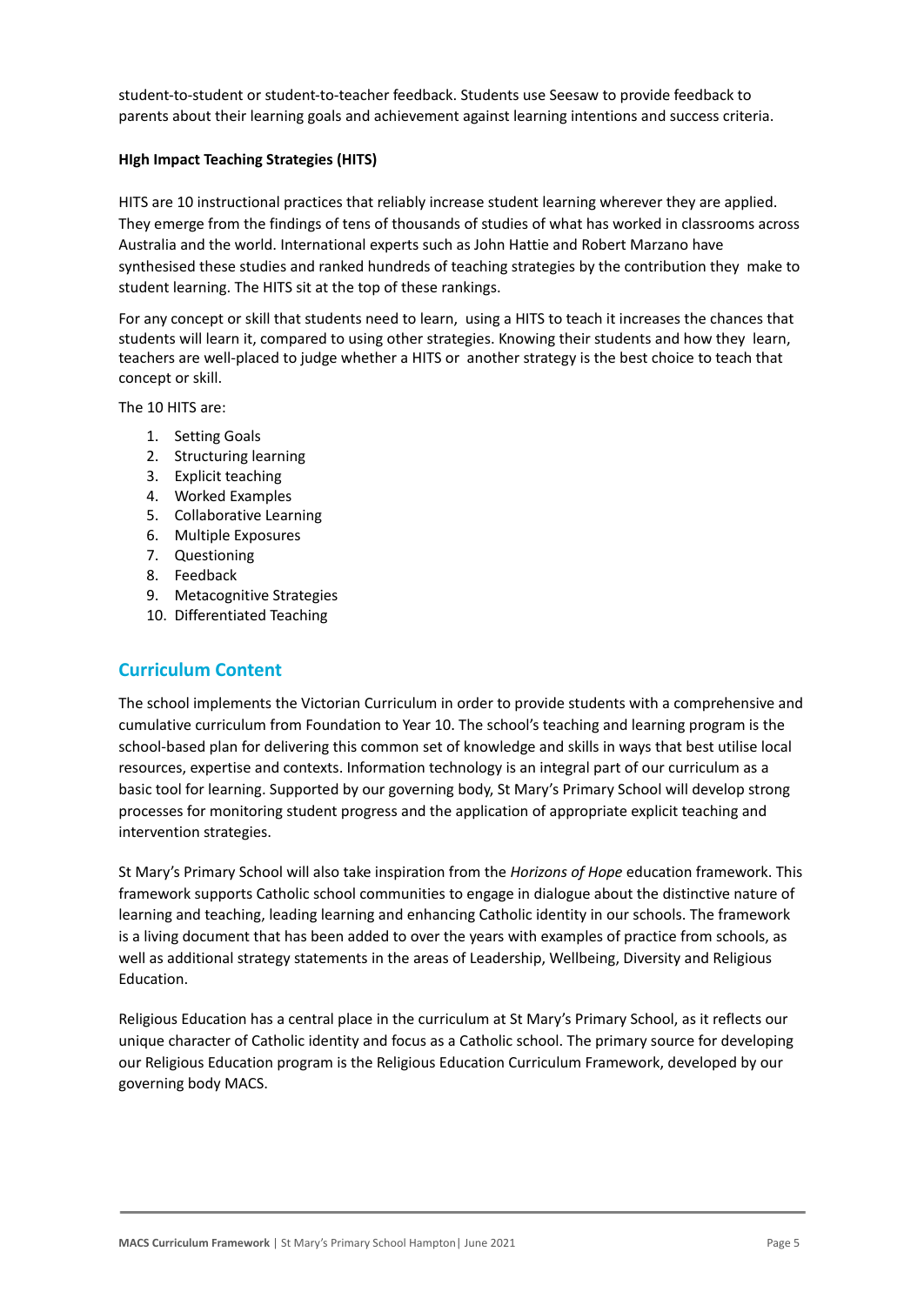# **Whole-school Curriculum Plan and Time Allocation**

The following provides an outline of the learning areas and recommended weekly time allocation across F–6. Multiple learning areas are often part of a unit and not always taught as separate subject areas. This is ensured through time allocations which are in line with recommendations of the educational authorities.

| <b>Learning Areas</b>                                                                                                                                                                                                                                                                                                                                                     | <b>Recommended Time Allocated</b>                                                                                                                                                                                                                                                                                                                                       |
|---------------------------------------------------------------------------------------------------------------------------------------------------------------------------------------------------------------------------------------------------------------------------------------------------------------------------------------------------------------------------|-------------------------------------------------------------------------------------------------------------------------------------------------------------------------------------------------------------------------------------------------------------------------------------------------------------------------------------------------------------------------|
| <b>English</b><br>Reading & Viewing<br>$\bullet$<br>Speaking & Listening<br>$\bullet$<br>Grammar & Spelling<br>Writing                                                                                                                                                                                                                                                    | 2 hours daily (or total time should not be less than<br>10 hours weekly on average over the course of a school year and may<br>vary across year levels)                                                                                                                                                                                                                 |
| <b>Mathematics</b><br>Number & Algebra<br><b>Measurement &amp; Geometry</b><br>$\bullet$<br><b>Statistics &amp; Probability</b>                                                                                                                                                                                                                                           | 1 hour daily (or total time should not be less than<br>5 hours weekly on average over the course of a school year)                                                                                                                                                                                                                                                      |
| <b>Religious Education</b>                                                                                                                                                                                                                                                                                                                                                | 2 hours weekly                                                                                                                                                                                                                                                                                                                                                          |
| <b>Health &amp; Physical Education</b>                                                                                                                                                                                                                                                                                                                                    | 1.5 hours weekly (2 hours Yrs 5-6)                                                                                                                                                                                                                                                                                                                                      |
| Arts                                                                                                                                                                                                                                                                                                                                                                      | 2 hour weekly                                                                                                                                                                                                                                                                                                                                                           |
| <b>Humanities</b><br>Civics & Citizenship<br>Economics<br>$\bullet$<br>Geography<br>$\bullet$<br>History<br><b>Science</b><br>Science as a Human Endeavour<br>$\bullet$<br>Earth Science<br>$\bullet$<br><b>Biological Science</b><br>$\bullet$<br><b>Chemical Science</b><br><b>Physical Science</b><br><b>Technology</b><br>Design & Technology<br>Digital Technologies | 2.5 hours weekly<br>The learning areas of Humanities, Science, Health & Physical Education,<br>and Technology will be taught, ensuring an average of 3 hours weekly<br>over the course of a school year.<br>This is through the focus of the integrated unit of work using an inquiry<br>approach developed under the St Mary's Primary School Conceptual<br>Framework. |
| <b>Capabilities</b><br>Personal and Social Capability                                                                                                                                                                                                                                                                                                                     | 1 hour weekly<br>Personal and Social Capability is developed across the curriculum but<br>also through explicit teaching one hour a week through SEL (Social<br><b>Emotional Learning) lessons</b>                                                                                                                                                                      |
| Languages<br>Chinese (Mandarin)                                                                                                                                                                                                                                                                                                                                           | 1 hour weekly                                                                                                                                                                                                                                                                                                                                                           |
| <b>TOTAL</b>                                                                                                                                                                                                                                                                                                                                                              | 25 hours weekly                                                                                                                                                                                                                                                                                                                                                         |